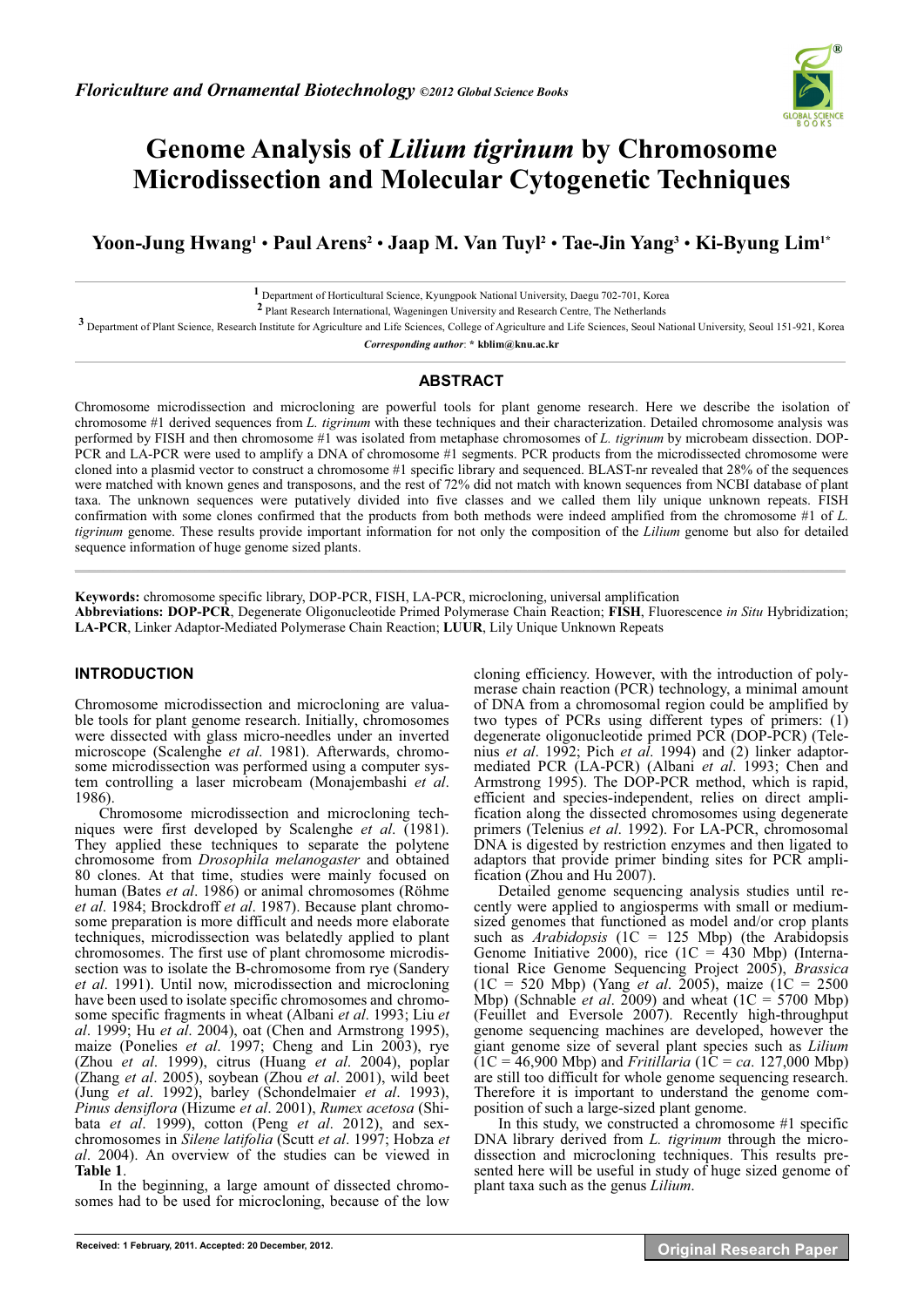**Table 1** List of previous researches of microdissection and microcloning.

| Plant              | <b>Target chromosome</b>  | <b>PCR</b> | <b>Estimated library size</b>           | Reference                 |
|--------------------|---------------------------|------------|-----------------------------------------|---------------------------|
| Wheat              | Chromosome arm            | LA-PCR     |                                         | Albani et al. 1993        |
|                    | Long arm of chromosome 5B | DOP-PCR    |                                         | Liu et al. 1997           |
|                    | Chromosome 6B             | LA-PCR     | $2.10 \times 10^5$ ~ $2.93 \times 10^5$ | Hu et al. 2004            |
| Oat                | Chromosome 21             | LA-PCR     | $5 \times 10^5$                         | Chen and Armstrong 1995   |
| Maize              | Chromosome 6              | LA-PCR     |                                         | Ponelies et al. 1997      |
|                    | B-chromosome              | DOP-PCR    |                                         | Cheng and Lin 2003        |
| Silene latifolia   | Sex-chromosome            | DOP-PCR    |                                         | Scutt et al. 1997         |
|                    | Sex-chromosome            | DOP-PCR    |                                         | Hobza et al. 2004         |
| Rye                | Chromosome 1R             | LA-PCR     | $2.2 \times 10^{5}$                     | Zhou et al. 1999          |
| Rumex acetosa      | Y-chromosome              | DOP-PCR    | 950 clones (Y-specific)                 | Shibata et al. 1999       |
| Soybean            |                           | LA-PCR     | $2 \times 10^5$                         | Zhou <i>et al.</i> $2001$ |
| Pinus densiflora   | Centromeric segment       | DOP-PCR    |                                         | Hizume et al. 2001        |
| Citrus grandis     | Chromosome 1              | LA-PCR     | $3 \times 10^4$                         | Huang et al. 2004         |
| Popular tremula    | Chromosome 1              | LA-PCR     | $3 \times 10^5$                         | Zhang et al. 2005         |
| Gossypium arboreum | Chromosome 5              | LA-PCR     | $1.73 \times 10^{5}$                    | Peng et al. 2012          |

## **MATERIALS AND METHODS**

## **Plant material, slide preparation and microdissection**

A triploid (2n=3x=36) (Noda 1978, 1986; Hwang *et al*. 2011) of *L. tigrinum* Ker-Gawler (syn. *L. lancifolium*) collected from Korean peninsula and maintained *in vitro* was used as the material in this experiment. Root tips of 2~3 cm in length from *in vitro* plant material were collected and pretreated in saturated  $\alpha$ -bromonaphthalene (Merck, Darmstadt, Germany) solution at room temperature for 4 h. After pretreatment, root tips were fixed in acetoethanol (acetic acid: ethanol = 1:3,  $v/v$ ) at room temperature for about 2 h. Immediately after fixation, root tips were treated with an enzyme solution [0.3% pectolyase (Duchefa, Haarlem, The Netherlands), 0.3% cellulase (Duchefa), 0.3% cytohelicase (Sigma, Saint Louis, USA) in 150 mM citrate buffer] at 37°C for 1~2 h. Enzyme treated root tips were squashed on a PALM 1 mm membrane slide. Target chromosomes were separated under a light microscope (Zeiss Axiovert 135, Oberkochen, Germany) using a PALM Robot Microbeam. Separated chromosomes were incubated in a 1 mg/mL Proteinase K solution (solution in nuclease-free water, Promega, Wisconsin, USA) at 37°C overnight. FISH hybridization and detection were followed by Hwang *et al*. (2011).

## **PCR amplification**

#### *1. Optimization of PCR condition*

To determine the fine PCR conditions, we tested several different combination of PCR parameters including number of chromosomes  $(1, 5, 10, 20, 30, 40, 50, \text{ and } 100)$ , concentration of MgCl<sub>2</sub> (1.5, 2.5, and 3.5 mM), *Taq* polymerase (0.5, 0.75, 1.0, and 1.25 units), and treatment time of proteinase K (4 and 24 h).

#### *2. Degenerate oligonucleotide primed-PCR (DOP-PCR) amplification*

20 μL of Proteinase K treated chromosome was added in a 30 μL reaction mixture consisting of 5 μL of 10X PCR buffer (TaKaRa, Otsu, Japan), 5 μL of 25 mM MgCl<sub>2</sub> (TaKaRa), 4 μL of 10 mM dNTPs (TaKaRa), 4 μL of 10 pM DOP-primer, 0.5 U *Taq* polymerase (TaKaRa), and UV-treated distilled water (The DOPprimer sequence is as follows: 5-CCGACTCGAGNNNNNNAT GTGG-3). Amplification was performed in two steps: pre-denaturation at 95°C for 10 min, 5 cycles at 94°C for 1 min, 30°C for 1.5 min and 72°C for 3 min, with a transition time of 3 min between 30°C to 72°C. This step was followed by 35 cycles at 94°C for 1 min, 64°C for 1 min and 72°C for 2 min with an auto-extension step of 14 s/cycle and final extension at 72°C for 7 min.

#### *3. Sau3A1 linker adaptor mediated PCR (LA-PCR)*

15 μL of Proteinase K treated chromosome solution, transferred to a 0.2 mL micro-centrifuge tube, was incubated in an enzyme mixture containing 1X enzyme buffer (NEB, Massachusetts, USA) 1X BSA and 1U *Sau3A1* (NEB) at 37°C for 5 h and then inactivation at 80°C for 20 min. *Sau3A1* linker adaptors, with the sequences 5- GATCCGAAGCTTGGGGTCTCTGGCC3' and 5'-GGCCAG AGACCCCAAGCTTCG-3 were ligated to the *Sau3AI*-digested chromosomal DNA. 5 μL of the digested chromosomal DNA was added to a PCR mixture containing 5 μL of 10X PCR buffer (TaKaRa), 5 μL of 25 mM  $MgCl<sub>2</sub>$  (TaKaRa), 2 μL of 10 mM dNTPs (TaKaRa), 4 μL of 10 pM LA-primer, 2 U *Taq* polymerase (TaKaRa), and UV-treated distilled water up to final volume of 50 μL. Pre-denaturation was carried out at 94°C for 10 min and followed by 35 cycles at 94°C for 45 sec, 67°C for 45 sec, 72°C for 1.5 min and a final extension at 72°C for 5 min.

## **Library construction**

#### *1. Cloning*

PCR products from both DOP PCR as well as LA PCR amplified chromosome #1 fragments were purified by use of a PCR purification Kit (Qiagen, Hilden, Germany). 4 μL of purified DNA was ligated into TOPO vector (Invitrogen, California, USA) and incubated at room temperature (22~23°C) for 5~30 min. Ligation mixture was transformed into competent *Escherichia coli* DH5α (RBC, Taipei, Taiwan) by heat shock for 30 sec at 42°C gently. Transformed cell co-cultivated in 250 μL of SOC medium and incubate in the horizontal shaking incubator (200 rpm) at 37°C for 1 h. Cell solution was spread onto pre-warmed LB plates containing 100 μg/mL ampicillin and 50 μg/mL X-gal and incubated overnight at 37°C.

#### *2. Size fractionation by colony PCR*

The 15 μL of colony PCR mixture containing small amount of colony, 1.5 μL of 10X buffer, 1.2 μL of 25 mM  $MgCl<sub>2</sub>$  (TaKaRa), 0.5 μL of 10 mM dNTPs (TaKaRa), 0.5 μL of each M13 forward (5-GTA AAA CGA CGG CCA G-3) and reverse primer (5-CAG GAA ACA GCT ATG AC-3) (10 pM/μL), 0.1 μL of *Taq* polymerase (TaKaRa), and 10.7 μL of distilled water. Pre-denaturation was carried out at 94°C for 5 min and followed by 35 cycles at 94°C for 30 sec, 58°C for 30 sec and 72°C for 1.5 min and final extension at 72°C for 5 min.

## **RESULTS AND DISCUSSION**

#### **Karyotype of triploid** *L. tigrinum* **and chromosome microdissection**

The most difficult step is dissecting chromosomes because chromosomes are normally tiny and spread on the polyvinyl membrane slide that hinder clear observation under the microscope. Therefore, precise identification of target chromosome is an important step in microdissection. FISH karyotype analysis has to be preceded before isolating target chromosomes. The length of mitotic metaphase chromo-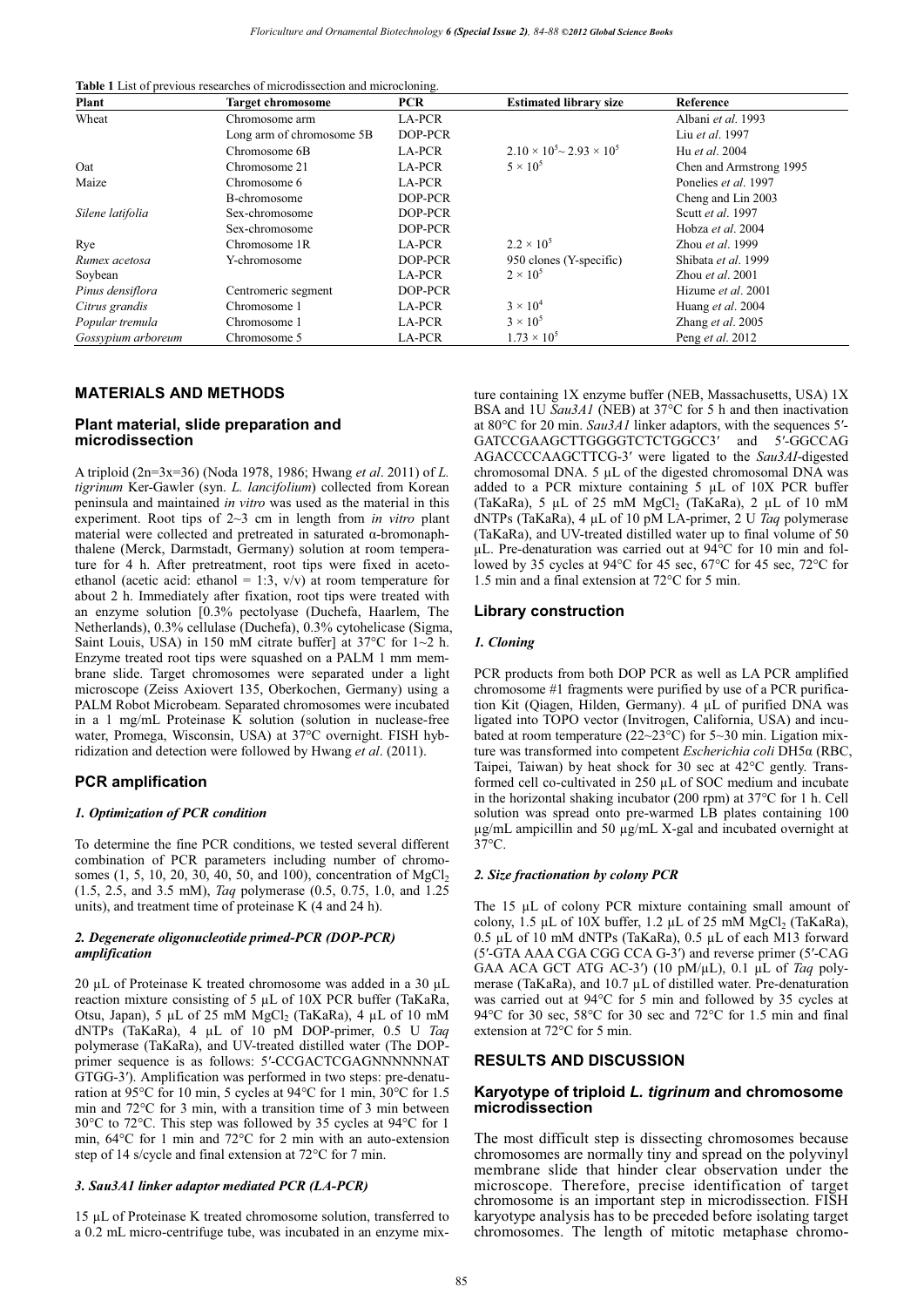**Table 2** Summary of karyotype and morphological data of triploid *L*. *tigrinum*.

| Chr. number | Chromosome length (µm)   |                  |                  |           | rDNA FISH   |  |
|-------------|--------------------------|------------------|------------------|-----------|-------------|--|
|             | Short arm (S)            | Long arm $(L)$   | Total $(S+L)$    | <b>5S</b> | 45S         |  |
|             | $11.98 \pm 0.76^{\circ}$ | $16.81 \pm 0.23$ | $28.79 \pm 0.55$ |           | $S^{\rm b}$ |  |
| 2           | $9.37 \pm 0.32$          | $15.82 \pm 0.45$ | $25.19 \pm 0.57$ |           | S           |  |
| 3           | $3.89 \pm 0.12$          | $15.24 \pm 0.30$ | $19.13 \pm 0.20$ | $L^c$     |             |  |
| 4           | $3.39 \pm .20$           | $15.63 \pm 0.22$ | $19.02 \pm 0.39$ |           |             |  |
| 5           | $3.37 \pm 0.20$          | $13.96 \pm 0.45$ | $17.33 \pm 0.57$ |           |             |  |
| 6           | $2.92 \pm 0.04$          | $15.21 \pm 0.38$ | $18.13 \pm 0.37$ |           |             |  |
|             | $2.39 \pm 0.08$          | $17.26 \pm 0.83$ | $19.65 \pm 0.75$ |           | S           |  |
| 8           | $2.34 \pm 0.06$          | $18.83 \pm 0.31$ | $21.17 \pm 0.25$ |           |             |  |
| 9           | $2.23 \pm 0.16$          | $20.44 \pm 0.73$ | $22.67 \pm 0.86$ |           |             |  |
| 10          | $1.79 \pm 0.08$          | $13.78 \pm 0.30$ | $15.57 \pm 0.30$ |           |             |  |
| 11          | $1.56 \pm 0.12$          | $14.67 \pm 0.22$ | $16.23 \pm 0.34$ |           |             |  |
| 12          | $1.18 \pm 0.01$          | $15.99 \pm 0.44$ | $17.17 \pm 0.44$ |           |             |  |
| Total       | 46.41                    | 193.64           | 250.05           |           |             |  |

a Mean ± standard deviation

b short arm

c long arm



**Fig. 1 FISH karyotype analysis of triploid** *L. tigrinum***.** 5S rDNA and 45S rDNA showed as green and red fluorescence, respectively.



**Fig. 2 Serial steps of chromosome microdissection using the PALM system.** (**A**) Chromosome observation spread on the polyvinyl membrane slide before microdissection under the PALM system. (**B**) Cutting by microbeam. (**C**) Transferred into micro-tube after cutting.

some ranged from 15.57 (chromosome #10) μm to 28.79 (chromosome #1)  $\mu$ m with a total length of 250.05  $\mu$ m (**Table 2**). There are fifteen loci of 45S rDNA (chromosome  $\#1, \#2, \#6, \#7$  and  $\#11$ ) and two adjacent sites of 5S rDNAs on chromosome #3 in triploid *L. tigrinum* (**Fig. 1**). Chromosome #1 in *L. tigrinum* indicates the largest metacentric chromosome that is relatively easy to discriminate from other chromosomes. In case of triploid, three homologous chromosomes are existed in one cell that is more advantage than diploid cell. After being identified, target chromosome was dissected by microbeam and transferred into 0.5 mL tube containing 40 μL of distilled water (**Fig. 2**). The cutting thickness of razor beam is about 1 μm that means the chromosome size must larger than razor beam. The average size of *Lilium* chromosome #1 is about 25-30 μm that can be cut by razor beam without any trouble. Any of large genome sized plant taxa would be the same condition as done by *Lilium* chromosomes for microdissection. Recently high-throughput genome sequencing machines are developed and numerous sequencing projects are running but, not yet such a huge-genome size plants such as *Lilium* and *Fritillaria*. There is bottle-neck for the large-sized genome of plant taxa in genome sequencing due to cost and time demanding.

## **PCR conditions: optimization**

In the case of DOP-PCR, PCR condition optimization must be preceded before amplification. On the contrary, conditions of LA-PCR were less sensitive than DOP-PCR. Especially, the concentration of MgCl<sub>2</sub> and *Taq* polymerase is known to be a key factor for amplification (Telenius *et al*. 1992; Hwang *et al*. 2011). The optimal concentration of MgCl<sub>2</sub> and *Taq* polymerase was 2.5 mM and 0.5 U, respectively, with sufficient DNA amplification and no amplification of negative bands (**Table 3**) (Hwang and Lim 2011). Although all tested chromosome copies (1, 5, 10, 20, 30, 40, 50, and 100) were amplified, to avoid a contamination, 10 copies of chromosome may get good results. More than 10 copies of chromosome are exposed to the contamination during microdissection (Hwang and Lim 2011). For the amplification of chromosomal DNA as a template, it needs a thoroughly removal of histone protein from microdissected chromosome. The optimal treatment time of proteinase K was 24 hours, whereas no amplification for 4 hours (Hwang and Lim 2011). Contamination is another bottle-neck which mainly from extraneous DNA during PCR amplification because in the DOP- and LA-PCR, there are no limitations to target regions. To eliminate extraneous DNA, all reagents and equipment are autoclaved and UV-treated if possible. In addition, all materials should avoid long term storage and negative checks during PCR procedure should be carefully screened for bands.

#### **Sequence analysis**

We obtained 2,038 clones from two types of PCRs. The insert size of the clone obtained from DOP- and LA-PCR was distributed from 100 to 1700 bp and from 100 to 900 bp, respectively (Hwang and Lim, 2011). A total of 2,038 clones out of 2,112 clones were sequenced. The total length was 3.0 Mbp and an average read length was 742 bp (GenBank ID. HN269094.1~HN270091.1). BLAST-N analysis revealed that 28% of total sequences were known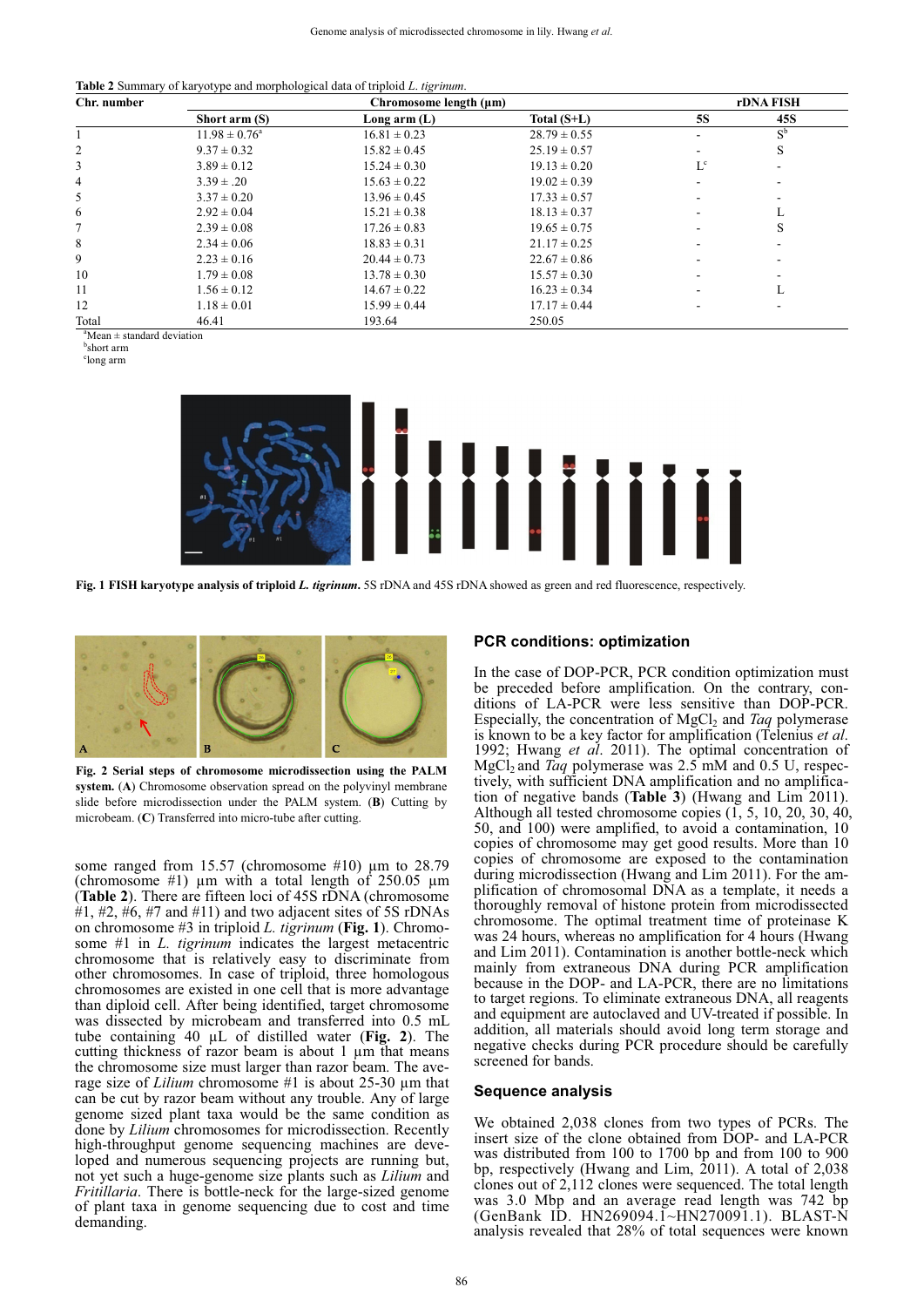| <b>PCR</b> parameters               | <b>Amplification conditions</b> | <b>Optimized condition</b> | <b>Results</b>                                                                                         |
|-------------------------------------|---------------------------------|----------------------------|--------------------------------------------------------------------------------------------------------|
|                                     |                                 | for the best results       |                                                                                                        |
| Magnesium chloride (mM)             | 1.5, 2.5, 3.5                   | 2.5                        | 2.5 mM $MgCl2$ gave rise to the best amplification                                                     |
| <i>Taq</i> polymerase (units)       | 0.5, 0.75, 1.0, 1.25            | 0.5                        | High concentration above 0.5 U resulted in increased<br>unwanted negative amplification                |
| Number of chromosomes               | 1, 5, 10, 20, 30, 40, 50, 100   | -10                        | More than 10 copies of chromosome are exposed to the<br>contamination during microdissection procedure |
| Treatment time of proteinase $K(h)$ | 4.24                            | 24 h                       | Chromosomal DNA successfully amplified after 24 h<br>treatment of proteinase K                         |



**Fig. 3 FISH with DOP-PCR products on metaphase chromosome of** *L. tigrinum***.** White arrows indicate centromere position. Two randomly selected clones (green fluorescence) from chromosome #1 specific library were detected on long arm (**A**) and short arm (**B**) of chromosome #1.

**Table 4** Lily unique unknown repeat sequences divided into five types.

| Classification     |           | No. of hits $(\% )$ |
|--------------------|-----------|---------------------|
| Type I $(LUUR^*1)$ | 1,334     | (57)                |
| Type II (LUUR2)    | 140       | (6)                 |
| Type III (LUUR3)   | 201       | (9)                 |
| Type IV (LUUR4)    | 172       | (7)                 |
| Type V (LUUR5)     | 108       | (5)                 |
| Total              | 2031/2330 | (84/100)            |

\* LUUR: Lily unique unknown repeat

sequences as genes  $(21\%)$  or transposon  $(7\%)$  but,  $72\%$  are not matched with known sequences from public domain. At least 57% of total sequences are assumed to be repeat sequences. Twenty-two percent of unknown sequences are not classified indicating that large portion of sequences is unique in *Lilium*. Based on sequence similarity, almost 70% out of unknown sequences are redundant repeats that classified into 5 different classes, and called lily unique unknown repeats (LUUR) (**Table 4**). These repeats are composed of about 80 bp tandem repeats and have *ca*. 90% sequence similarity. The class I repeats represented approximately 65.7% (1,334 sequences) of the total number of unknown repeat elements (2,031) indicating that this element is a major repeat in the chromosome #1 of the lily. The data may imply that a large volume of lily sequences is unique among the huge number of lily genome sequences.

Sequencing results from microdissection are a powerful for linking BAC clones to specific chromosomes and for marker development. Although gene mapping studies are actively being carried out, it is difficult to cover the whole genome alone. Chromosome-specific libraries may apply to the conjunction of the genetic linkage maps and physical maps, offering an understanding of chromosome specific regions of the genome. The result is also valuable in screening various cDNA libraries for isolating expressed sequences from the region.

#### **Chromosome confirmation by FISH**

Plasmid DNA from 100 clones selected randomly was labeled with DIG and used for FISH experiments. Two clones displayed clear signals at the long or short arm region in chromosome #1. One displayed strong signals at the long arm of the chromosome #1 (**Fig. 3A**). The other hybridized on the short arm of chromosome #1 (**Fig. 3B**). Two signals are clear and uniquely detected on chromosome

#1, therefore it is proved that microdissection, PCR and following steps were properly carried out originated from chromosome #1. As well as, DNA clones isolated from microdissected chromosomes were sufficient to use chromosome specific marker.

Chromosome microdissection and microcloning techniques are efficient tools that incorporate with cytogenetics and genomics biology. These combined techniques were adapted for human genetics in early stage, but later applied for plant genomics. The most important steps for chromosome specific library construction are specific chromosome dissection, amplification of anonymous regions, cloning of fragments and sequencing of clones. Also avoidance of contaminations is of the outmost importance. Some future prospects for micro-dissection in lily and comparisons to the use of the technique in other crops would make the review paper more interesting for a general audience.

#### **ACKNOWLEDGEMENTS**

This research was supported by Basic Science Research Program through the National Research Foundation of Korea (NRF) funded by the Ministry of Education, Science and Technology (2010- 0024850).

## **REFERENCES**

- **Albani D, Cote MJ, Armstrong KC, Chen Q, Segal A, Robert LS** (1993) PCR amplification of microdissected wheat chromosome arms in a simple single tube reaction. *The Plant Journal* **4**, 899-903
- **Arabidopsis Genome Initiative** (2000) Analysis of the genome sequence of the flowering plant *Arabidopsis thaliana*. *Nature* **408**, 796-815
- **Bates GP, Wainwright BJ, Williamson R, Brown SD** (1986) Microdissection and microcloning from the short arm of human chromosome 2. *Molecular Cellular Biology* **6**, 3826-3830
- **Brockdroff N, Fisher EM, Cavanna JS, Lyon MF, Brown SD** (1987) Construction of a detailed molecular map of the mouse X chromosome by microcloning and interspecific crosses. *EMBO Journal* **6**, 3291-3297
- **Chen Q, Armstrong K** (1995) Characterization of a library from a single microdissected oat (*Avena sativa* L.) chromosome. *Genome* **38**, 796-714
- **Cheng YM, Lin BY** (2003) Cloning and characterization of Maize B chromosome sequences derived from microdissection. *Genetics* **164**, 299-310
- **Feuillet C, Eversole K** (2007) Physical mapping of the wheat genome: A coordinated effort to lay the foundation for genome sequencing and develop tools for breeders. *Israel Journal of Plant Science* **55**, 307-313
- **Hizume M, Shibata F, Maruyama Y, Kondo T** (2001) Cloning of DNA sequences localized on proximal fluorescent chromosome bands by microdissection in *Pinus densiflora* Sieb. & Zucc. *Chromosome Science* **110**, 345-351
- **Hobza R, Lengerova M, Cernohorska H, Rubes J, Vyskot B** (2004) FAST-FISH with laser beam microdissected DOP-PCR probe distinguishes the sex chromosomes of *Silene latifolia*. *Chromosome Research* **12**, 245-250
- **Hu ZM, Wang H, Shi R, Dang BY, Hu J, Yin WB, Chen YH, Jiang SM, Chen ZH** (2004) Microdissection and construction of region-specific DNA libraries of wheat chromosome 6B. *Acta Botanica Sinica* **46**, 1357-1365
- **Huang D, Wu W, Zhou Y, Hu Z, Lu L** (2004) Microdissection and molecular manipulation of single chromosome in woody fruit trees with small chromosomes using pomelo (*Citrus grandis*) as a model. I. Construction of single chromosomal DNA libraries. *Theoretical and Applied Genetics* **108**, 1366- 1370
- **Hwang YJ, Kim HH, Kim JB, Lim KB** (2011) Karyotype analysis of *Lilium tigrinum* by FISH. *Horticulture, Environment, and Biotechnology* **52**, 292- 297
- **Hwang YJ, Lim KB** (2011) Development of microdissection and chromosome specific genomic library in *Lilium tigrinum*. *Genes and Genomics* **33**, 451- 455

**International Rice Genome Sequencing Project** (2005) The map-based